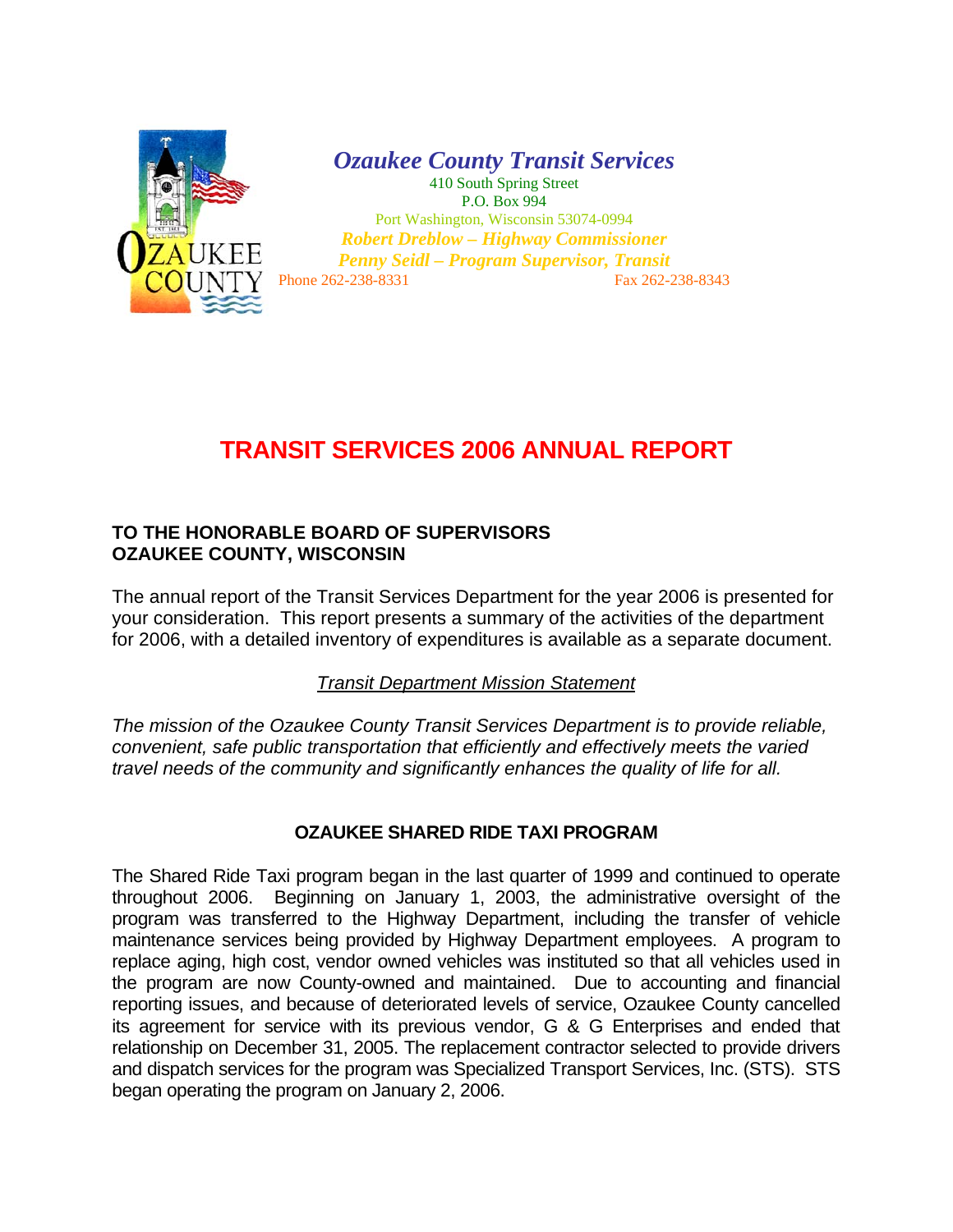Shared Ride Taxi ridership shrank in 2006 with a 2.2% decrease in ridership. A total of 70,655 rides were provided. Of these, 64,274 were taxi trips and that volume was down from the 2005 total of 68,614 trips. Shuttle trips grew significantly, with a total of 6,381 provided in 2006, compared to 3,604 for 2005. The increase in ridership for shuttle trips is most likely due to a combination of redefining what constitutes a 'shuttle' trip and the increase in bus ridership resulting in an increased demand for shuttle trips. Additionally, the County instituted new Route Match software to provide better, more reliable ridership data. The following ridership chart provides a detailed comparison of ridership for the taxi and shuttle programs, since operation began:

| <b>YEAR</b> | <b>TAXI</b><br><b>RIDES</b> | <b>SHUTTLE</b><br><b>RIDES</b> | <b>TOTAL</b> |
|-------------|-----------------------------|--------------------------------|--------------|
| 2006        | 64,274                      | 6,381                          | 70,655       |
| 2005        | 68,614                      | 3,604                          | 72,218       |
| 2004        | 67,086                      | 3,358                          | 70,444       |
| 2003        | 60,762                      | 4,576                          | 65,338       |
| 2002        | 55,433                      | 7,039                          | 62,472       |
| 2001        | 48,429                      | 8,891                          | 57,320       |
| 2000        | 44,978                      | N/A                            | 44,978       |
| 1999        | 35,123                      | N/A                            | 35,123       |
| 1998        | 23,991                      | N/A                            | 23,991       |

Although ridership dropped slightly, there was an increase in farebox revenue. For 2006, farebox revenue was \$174,206 up 3.3% from \$168,657 in 2005. The increase in farebox is most likely the result of better accountability with the new vendor. Although final figures are not yet established, total expenditures for 2006 are currently estimated at \$1,126,543. As of this time, the final figures for State and Federal aid for the program are not available. The cost per trip for 2006 was \$15.98, up from the 2005 cost of \$ 14.48 per trip. After applying farebox revenue, the net cost per trip in 2006 was \$13.12, also up from the 2005 net cost of \$12.16. In terms of cost to the County taxpayer, with an estimated property tax contribution to the program of \$216,744 and ridership of 70,655, the cost to the County taxpayer was \$3.07 per ride.

## **OZAUKEE COUNTY EXPRESS BUS PROGRAM**

The Ozaukee County Express bus service began in August of 1996 and completed its tenth full year of operation in 2006. Ozaukee County currently contracts with Milwaukee Transport Services (Milwaukee County Transit System) to provide for the operation and maintenance of the Ozaukee County owned buses, after seeking proposals for an additional five-year agreement, Milwaukee Transport Services was again selected as the vendor to provide service for 2006-2010. In 2002, Ozaukee County purchased five buses that were used for operation in this program. In 2006 115,491 rides were provided, which is up 14.4%